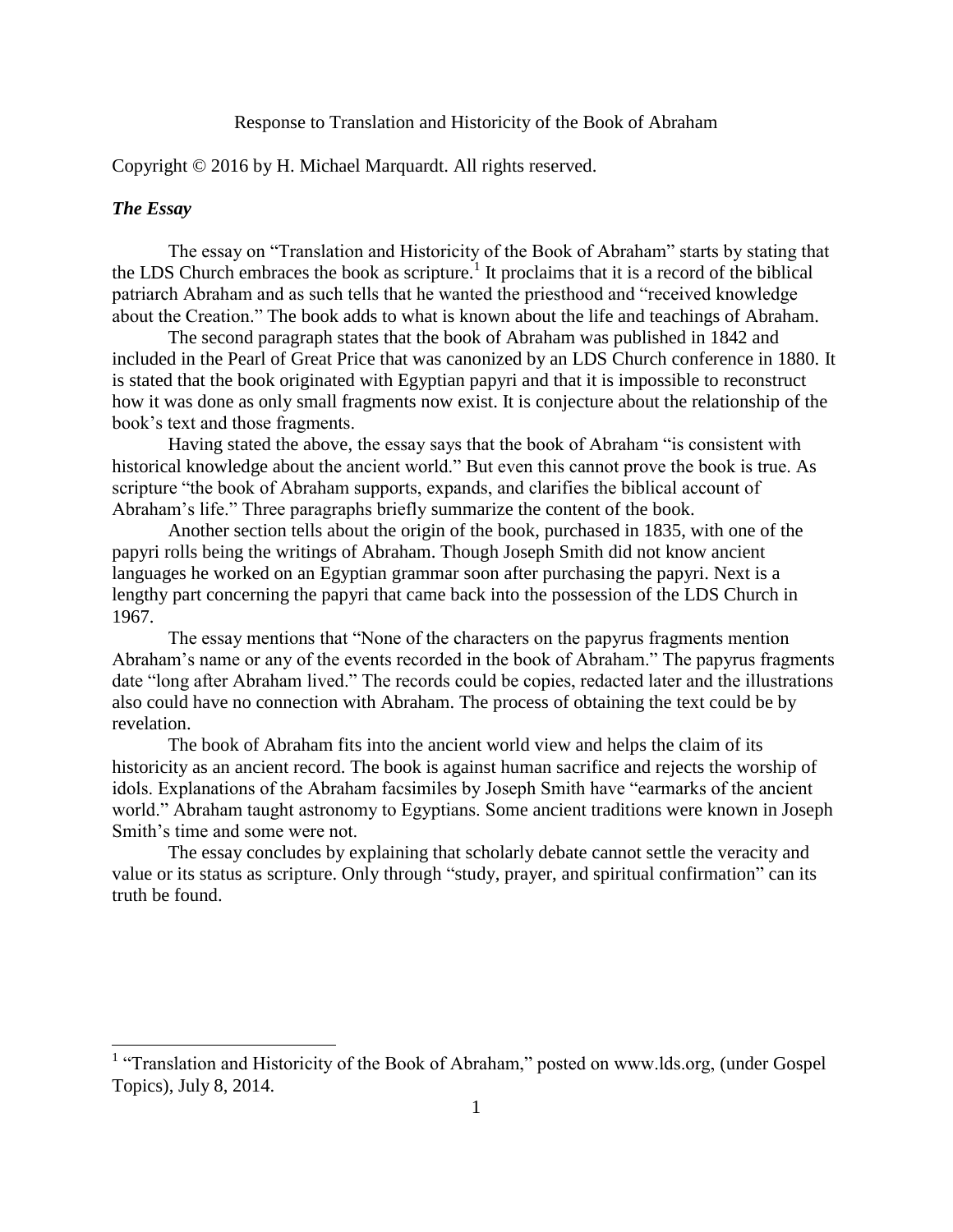#### *Response*

As the essay indicates, the book of Abraham is considered scripture and can be accepted as such by "study, prayer, and spiritual confirmation." It is also possible to understand by using historical methods to develop what the ancient text says. In this response I will explain some of the history and development of what is accepted as the writings of Abraham and how it relates to the interest in America of artifacts from Egypt. The essay is important in what it says concerning the name Abraham and whether the story recounted in the book is connected with one of the Egyptian papyri.

### **ACQUIRING THE EGYPTIAN PAPYRI**

In July 1835, one hundred eighty years ago, members of the Church of the Latter Day Saints, purchased four Egyptian mummies and some papyri. Soon after church prophet-president Joseph Smith Jr. (1805-44) worked on an "Egyptian Alphabet" that is connected with the first illustration of the ancient papyrus. The papyrus was damaged and in order to preserve the beginning of the Egyptian papyrus it was attached to paper. The first illustration was "restored" and published in the church newspaper *Times and Seasons* in March 1842. It was called "A FAC-SIMILE FROM THE BOOK OF ABRAHAM. NO. 1" though it is not an exact reproduction of the original.

The claim was that this record was the "Book of Abraham" and that it was written by him on papyrus in ancient times, "while he was in Egypt." If this writing was produced by Abraham, father of the Hebrew nation, it would be the oldest known document relating to the Hebrew Scriptures. Whether the "Book of Abraham" is an ancient record is a logical question. Though the printed book in the English language is no more than fifteen pages, it is important to consider whether it is a recent production or an ancient one.

The individual who sold the papyri and Egyptian mummies to the LDS Church was Michael H. Chandler (circa 1797-1866). He was impressed with church president Joseph Smith. With the artifacts there was a printed placard that explained the mummies "may have lived in the days of Jacob, Moses, or David" and the papyri with their ancient writing "will be exhibited with the Mummies."<sup>2</sup> Smith believed that one of the papyrus rolls contained the writings of Abraham and the other the writings of Joseph. He showed Michael Chandler some characters on the papyrus that he said were similar to the characters found on the Book of Mormon gold plates.<sup>3</sup> For these reasons, Smith decided to purchase the relics. Chandler presented the following certificate to Smith before the purchase was made:

Kirtland, July 6th, 1835.

 This is to make known to all who may be desirous, concerning the knowledge of Mr. Joseph Smith, jr. in deciphering the ancient Egyptian hieroglyphic characters, in my possession, which I have, in many eminent cities, shown to the most learned:

 2 "Egyptian Antiquities," *Times and Seasons* 3, no. 13 (May 2, 1842):774, Nauvoo, Illinois.

 $3$  Oliver Cowdery, Letter to William Frye, December 22, 1835, Oliver Cowdery Letterbook, 72, Henry E. Huntington Library, San Marino, California; published in *Latter Day Saints' Messenger and Advocate* 2, no. 3 (December 1835):235, Kirtland, Ohio.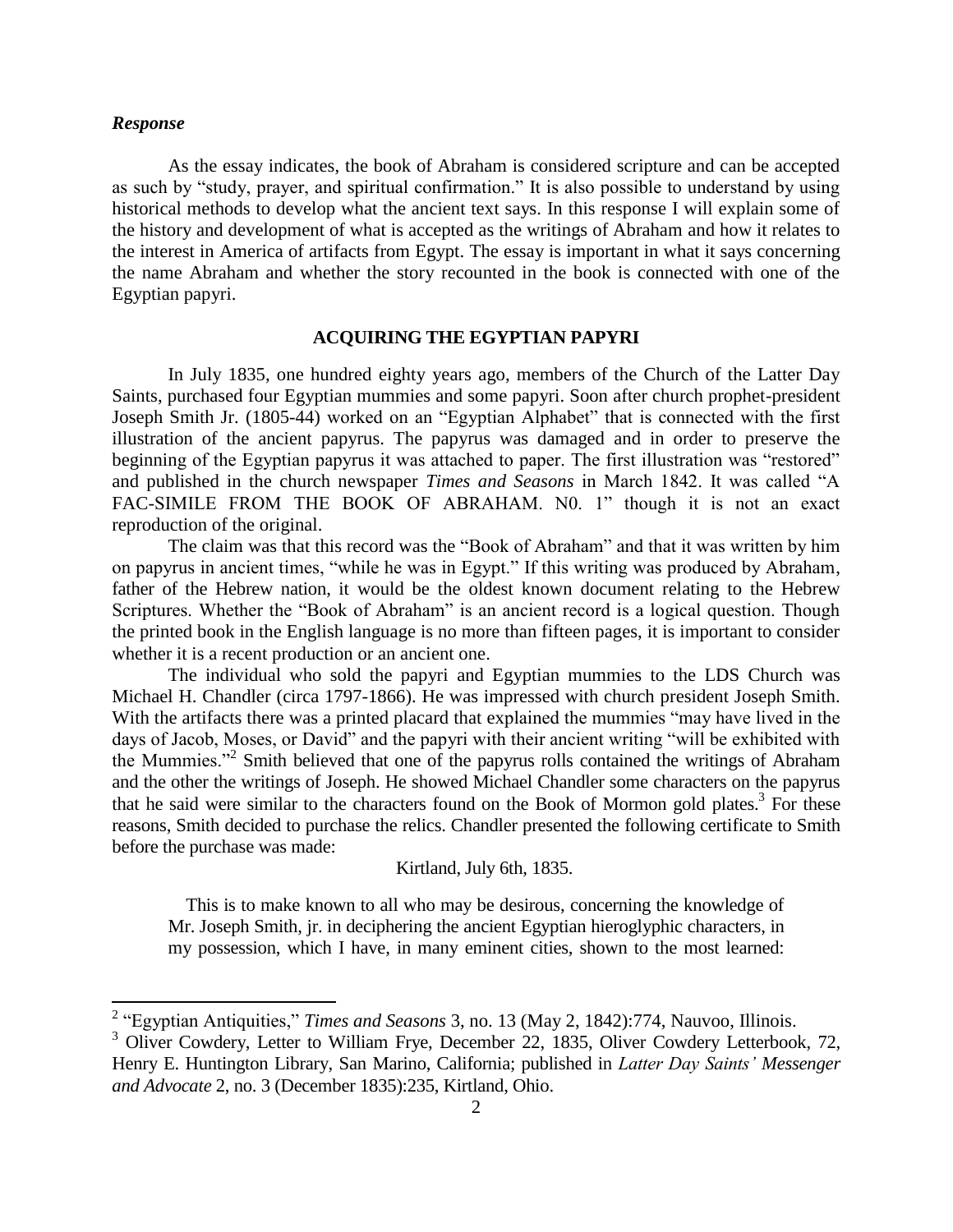And, from the information that I could learn, or meet with, I find that [i.e., the translation] of Mr. Joseph Smith, jr. to correspond in the most minute matters.

(Signed) Michael H. Chandler.

Travelling with, and proprietor of Egyptian Mummies.<sup>4</sup>

Chandler's asking price for the items was \$2,400, a substantial amount considering the expenditures Smith's church was incurring in constructing the large meetinghouse to be known as the Kirtland House of the Lord, or Kirtland Temple. According to Joseph Coe (1784-1854), arrangements were made to make the purchase before Chandler left Kirtland. Coe explained eight years later, in 1844, that Chandler was merely the agent for the real owners of the relics: "Previous t[o] closing the contra[c]t with Chandler I made ar[r]angements with S[imeon]. Andrews for to take one third part and your self [Joseph Smith] & Co. one third leaving one third to be borne by myself.... Chandler was only an agent acting for some men in Philadelphia.<sup>5</sup>

# **CONTENTS OF THE BOOK OF ABRAHAM**

The Pearl of Great Price (2013 edition) has five separate items in its contents and is the only LDS scripture with illustrations. The Book of Abraham is divided into five chapters containing 136 verses. The most interesting aspect of the book is that it includes three illustrations. The first illustration is mentioned twice in the opening chapter of the book.

The papyrus that was used to render the text of what was considered Abraham's record has a relationship to the three printed illustrations. The book is unique in that the illustrations are considered part of Joseph Smith's book of Abraham. The Egyptian papyrus was in the same language family reported to have been written on the plates of the Book of Mormon. Joseph Smith soon obtained by divine revelation the information that the Egyptian writing contained the teachings of Abraham and also a sacred record of Joseph. This was the reason he desired to pay \$2,400 for the papyri and mummies.

William W. Phelps (1792-1872), Warren Parrish (1803-77), and John Whitmer (1802- 78), scribes and church historian, each mention that Smith when he saw the Egyptian records knew by revelation he could "translate" the Egyptian characters. God ordered that the ancient artifacts that Chandler exhibited should come into the possession of the church. Joseph Smith indicated that he could decipher the hidden language of the ancient Egyptians. To Smith the rolls of papyri were ancient records and would be of great value to the saints.<sup>6</sup>

 $4$  Ibid.

<sup>&</sup>lt;sup>5</sup> Coe, Letter to Joseph Smith, January 1, 1844, Joseph Smith Collection, Church History Library, Church of Jesus Christ of Latter-day Saints, Salt Lake City, Utah; hereafter LDS Church History Library. It is not known how the one-third share was finally disposed of as the Smith family retained the mummies and papyri. Joseph Smith replied to Coe, "I have got your Deed...for all the interest you ever held in the Mummies" (Smith, Copy of letter to Coe, January 18, 1844, LDS Church History Library; see Dean C. Jessee, comp. and ed., *Personal Writings of Joseph Smith,* Rev. Ed. (Salt Lake City: Deseret Book Co./Provo, Utah: Brigham Young University Press, 2002), 593.

<sup>6</sup> H. Michael Marquardt, *The Rise of Mormonism: 1816-1844*, 2nd ed. (Maitland, Florida: Xulon Press, 2013), 237-48.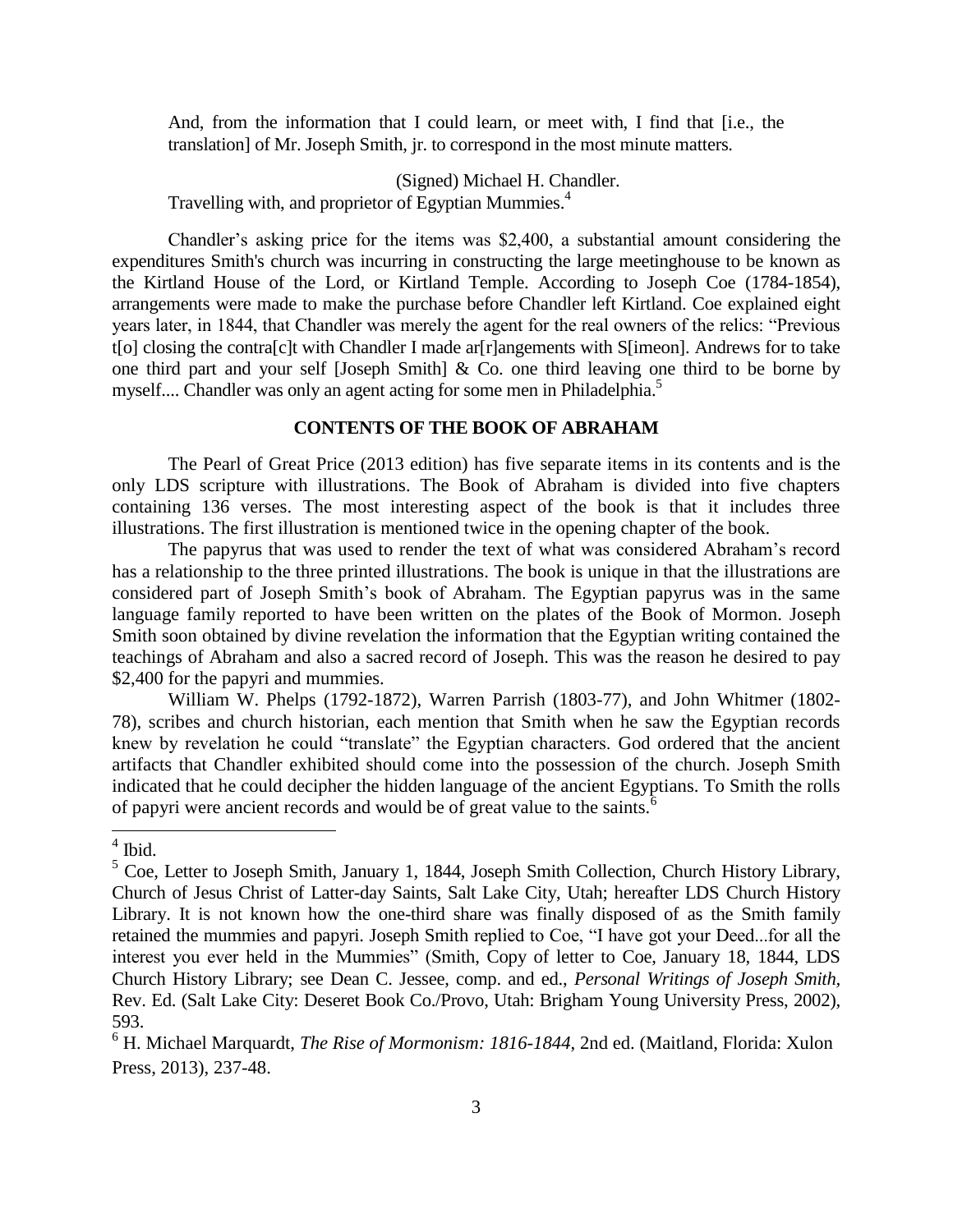The story in the first two chapters consists of Abraham's desire to be ordained and become a high priest, the attempted sacrifice of Abraham on an altar, the patriarchal priesthood, and the first person account of his travels. The final three chapters explain information on a preearth life and the order of creation.

Joseph Smith believed that the damaged papyrus was the writing of Abraham. The first and third illustrations came from the same papyrus roll. The first one is extant while the third is lost. The second round illustration, like the third, is lost but characters from the original papyrus were included as they filled in the places missing from the lost original.

There were two time periods when the text was dictated to scribes. They are (1) Abraham 1:1 to 2:18 at Kirtland, Ohio in 1835 and (2) explanations of the illustrations and Abraham 2:19 to 5:21 at Nauvoo, Illinois in 1842.

The first thing to consider is whether the papyrus is somehow connected with the writing of Abraham. The printed text reports that Abraham tells his audience: "and that you might have knowledge of this altar, I will refer you to the representation at the commencement of this record."<sup>7</sup> The representation is to the first illustration at the front of the book. So it is known that the writing is connected with the papyrus. The English text is clear on this point. The record also states:

And I, Abraham, journeyed, going on still towards the South; and there was a continuation of a famine in the Land, and I Abraham concluded to go down into Egypt, to sojourn there, for the famine became very grievous."<sup>8</sup>

What is of interest is that this short excerpt from the story is similar to the book of Genesis. The earlier name Abram is included before his name was changed to Abraham. For comparison purposes the King James Version of Genesis is used and similar words are highlighted in **bold**:

**And Abram journeyed, going on still** toward **the south. And there was a famine in the land; and Abram** went **down into Egypt to sojourn there; for the famine** was **grievous** in the land.<sup>9</sup>

Except for six words the text is the same. By close comparison what is found is that this part of the story, represented to have been written by Abraham, is already found in the book of Genesis coming from the first book of the Hebrew Scriptures. The essay mentions the historicity of the record and indeed the texts of Genesis 11:28-29 and Genesis 12:1-13 were used, some with revisions, in the composition of the "Book of Abraham." About 48% (66 verses) of the story follow the Genesis account.

An emphasis on priesthood authority was an important topic in the LDS Church in 1835. Joseph Smith Sr. (1771-1840) was apparently appointed as the Church's first ordained patriarch in December 1834. As a patriarch he would pronounce blessings on church members, assigning to

 7 "The Book of Abraham," *Times and Seasons* 3, no. 9 (March 1, 1842):704; see Abraham 1:12, also verse 14.

<sup>8</sup> *Times and Seasons* 3, no. 10 (March 15, 1842):719; see Abraham 2:21.

<sup>&</sup>lt;sup>9</sup> Genesis 12:9-10, King James Version.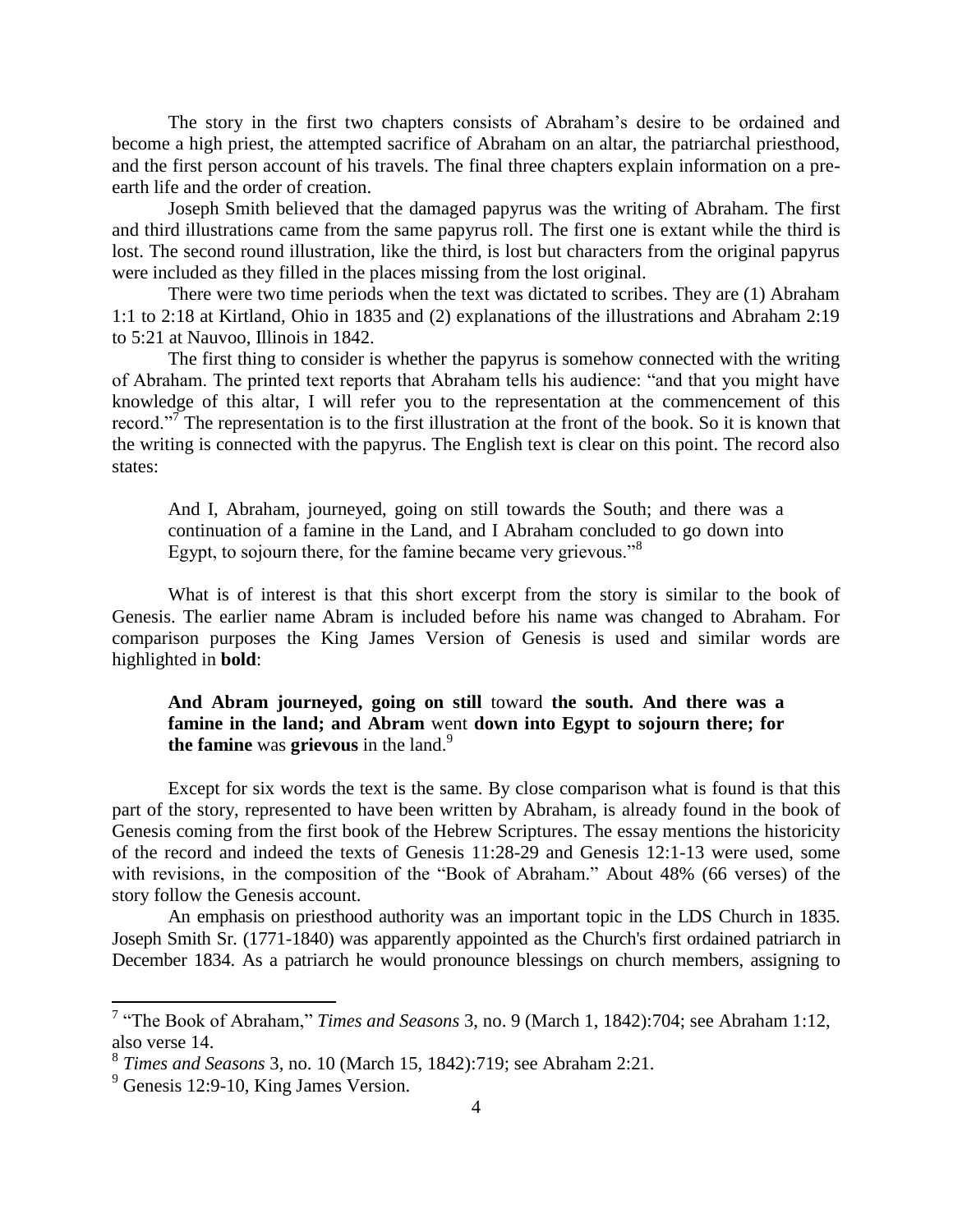them a lineage mainly of one of the sons of Jacob in the book of Genesis. He usually predicted prophetic insight for the individual to follow and what heavenly blessings they could obtain if faithful. The prophet Joseph Smith Jr. wanted to trace the Church's new office of patriarch back to biblical times. He taught in April 1835 that the patriarchal priesthood "was confirmed to be handed down from father to son, and rightly belongs to the literal descendants of the chosen seed, to whom the promises were made."<sup>10</sup> A listing, including the line of this heavenly authority from Adam to Noah, was reportedly "written in the book of Enoch."<sup>11</sup>

In addition, since 1830, the younger Smith had been working on a new "translation" of the King James Version of the Bible. By June 1835, he had edited his revision of Genesis to adjust the ages of some of the Old Testament patriarchs who lived before Noah, and was preparing to "print the New Translation [of the Bible]."<sup>12</sup> In fact, on June 21, shortly before Chandler's arrival, Smith publicly "preached in Kirtland on the evangelical [i.e., patriarchal] order."<sup>13</sup> Given Smith's interest in priesthood, patriarchs, and the translation of ancient texts, the arrival in Kirtland of Chandler's traveling exhibit of ancient Egyptian artifacts was fortuitous.

## **AN "EGYPTIAN ALPHABET"**

Shortly after acquiring Chandler's mummies and ancient Egyptian writings, Smith embarked upon preparing an alphabet of the Egyptian characters to help him "translate" what he believed was the Abraham papyrus. The so-called manuscript "Egyptian Alphabet" (which also represents a type of grammar) was used by Joseph Smith's scribes to record his translation and interpretation of Egyptian characters and other symbols. Only thirty-four pages of Smith's "Egyptian Alphabet" Ms. 1 have writing on them. The majority of the handwritten pages were recorded in July 1835. The original manuscript book is preserved today in the LDS Church History Library. It may be printed by the Church Historian's Press as part of the Joseph Smith Papers Project.<sup>14</sup>

Smith worked closely with Oliver Cowdery (1806-50) and William W. Phelps on this Alphabet. Smith regularly used scribes to help him write important records. These include the Book of Mormon; his revelations; his revision of the Bible; the "Book of Abraham;" many of his letters; and his personal journal. The "Manuscript History of the Church," also known as the "History of

<sup>10</sup> H. Michael Marquardt, *Joseph Smith's 1828-1843 Revelations* (Maitland, Florida: Xulon Press, 2013), 228; LDS D&C 107:40.

<sup>11</sup> Marquardt, *Joseph Smith's 1828-1843 Revelations,* 228-29; LDS D&C 107:39-57. Joseph Smith was said to recover, while revising Genesis, the lost prophetic book of Enoch mentioned in Jude 1:14. He now provided the line of patriarchal authority.

<sup>&</sup>lt;sup>12</sup> Smith, Letter to "Dear brethren in the Lord," June 15, 1835, LDS Church History Library. See Jessee, *Personal Writings of Joseph Smith*, 363.

<sup>13</sup> Manuscript History, Book B-1:595, LDS Church History Library; Joseph Smith Jr. et al., *History of the Church of Jesus Christ of Latter-day Saints. Period 1,* Brigham H. Roberts, ed., revised and enlarged, 6 vols. (Salt Lake City: Deseret Book, 1978), 2:234, hereafter *History of the Church.*

 $14$  The 34 inscribed pages are numbered 1–34. There are 188 blank pages interspersed among the inscribed pages. Blocks of text start on pages [1,](http://josephsmithpapers.org/paperSummary/grammar-and-alphabet-of-the-egyptian-language-circa-july-circa-december-1835?p=7) [8,](http://josephsmithpapers.org/paperSummary/grammar-and-alphabet-of-the-egyptian-language-circa-july-circa-december-1835?p=40) [12,](http://josephsmithpapers.org/paperSummary/grammar-and-alphabet-of-the-egyptian-language-circa-july-circa-december-1835?p=50) [15,](http://josephsmithpapers.org/paperSummary/grammar-and-alphabet-of-the-egyptian-language-circa-july-circa-december-1835?p=59) [19,](http://josephsmithpapers.org/paperSummary/grammar-and-alphabet-of-the-egyptian-language-circa-july-circa-december-1835?p=74) [23,](http://josephsmithpapers.org/paperSummary/grammar-and-alphabet-of-the-egyptian-language-circa-july-circa-december-1835?p=93) [27,](http://josephsmithpapers.org/paperSummary/grammar-and-alphabet-of-the-egyptian-language-circa-july-circa-december-1835?p=109) [29,](http://josephsmithpapers.org/paperSummary/grammar-and-alphabet-of-the-egyptian-language-circa-july-circa-december-1835?p=133) [31,](http://josephsmithpapers.org/paperSummary/grammar-and-alphabet-of-the-egyptian-language-circa-july-circa-december-1835?p=157) and [33.](http://josephsmithpapers.org/paperSummary/grammar-and-alphabet-of-the-egyptian-language-circa-july-circa-december-1835?p=181) "Grammar and Alphabet of the Egyptian Language," located at

http://josephsmithpapers.org/paperSummary/grammar-and-alphabet-of-the-egyptian-languagecirca-july-circa-december-1835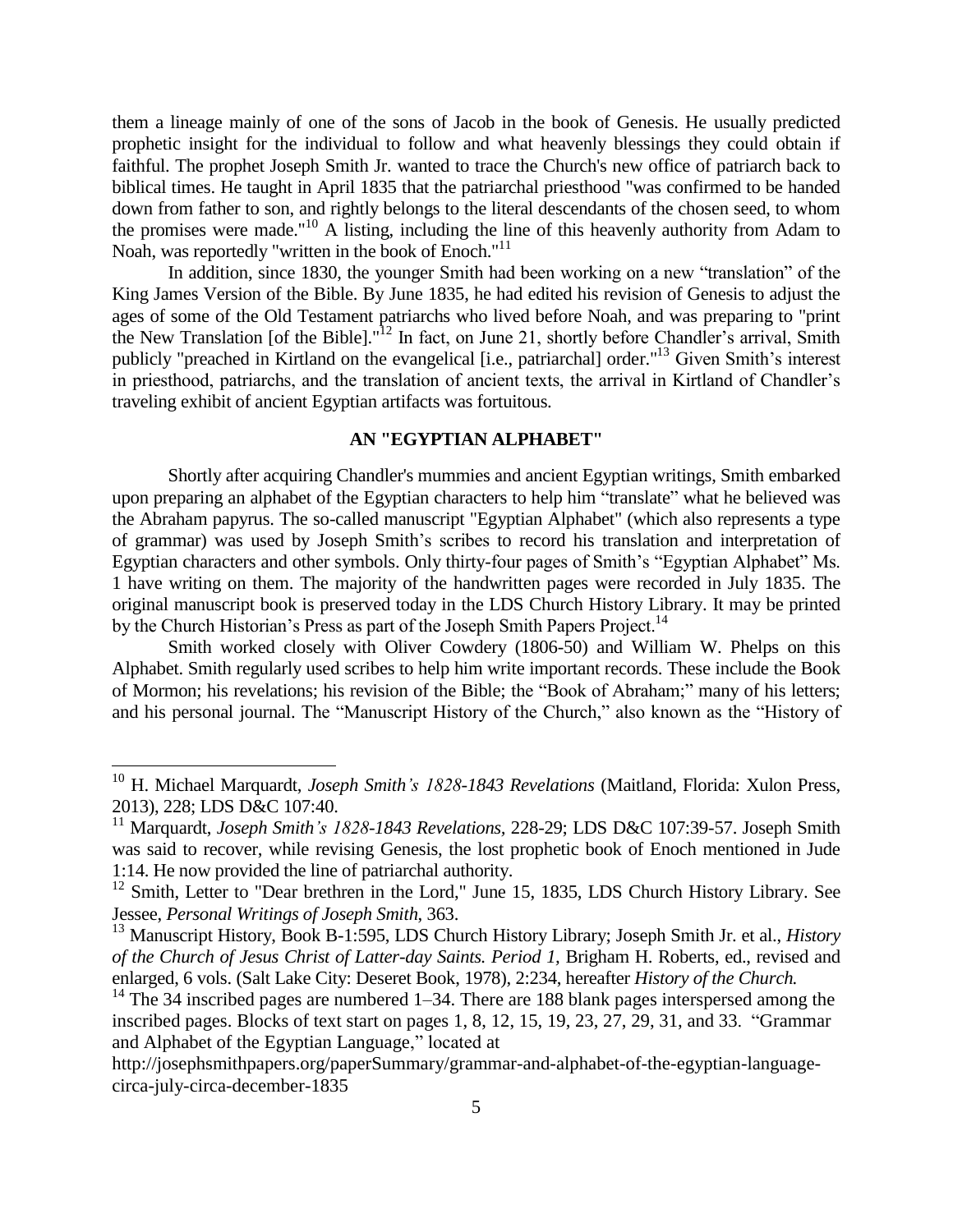Joseph Smith" or *History of the Church*, contains the following two entries for the month of July 1835:

I [Joseph Smith], with W. W. Phelps and O. Cowdery, as scribes, commenced the translation of some of the characters or hieroglyphics.<sup>15</sup>

The remainder of this month, I [Joseph Smith] was continually engaged in translating an alphabet to the Book of Abraham, and arranging a grammar of the Egyptian language as practiced by the ancients. $^{16}$ 

 The surviving manuscripts of this Alphabet contain Egyptian characters copied by Smith, Cowdery, Phelps, and later in November 1835 by a third scribe, Warren Parrish. Some of the characters were copied directly from the original papyrus—from the vignette (or illustration) of what Smith published in 1842 as Facsimile No. 1 of his "Book of Abraham" translation. Smith, Phelps, and Cowdery first worked together on manuscripts 3 to 5. Phelps then recorded Smith's interpretations for each degree on manuscript 1. Later, Parrish briefly wrote in the manuscript 1 for Smith. While Smith's Alphabet does not provide accurate English translations of the Egyptian characters, it does offer insight into the way Smith approached the papyri prior to dictating the "Book of Abraham" text.<sup>17</sup>

The "Book of Abraham" contains ideas and wording that clearly depend upon material found in "Egyptian Alphabet" Ms. 1. This is especially evident where there is new information regarding Abraham. Included in the Alphabet are some Egyptian-like characters nowhere found on the papyri. The English explanations in the "Book of Abraham" are found in its fullest context in the Alphabet's 5th Degree. For example, in Abraham chapter 1, the name "Abraham" comes from a character in the Alphabet having the sound "Ah broam" or "Ah brah-oam."

The essay tells about the place the "Book of Abraham" has in Latter-day Saint thought. An example is the pre-earth life before being physically born and the creation of the earth from preexisting matter.

 $\overline{a}$ 

<sup>15</sup> Manuscript History, Book B-1:596; *History of the Church,* 2:236. In January 1843, Smith "gave some instructions about Phelps & [Willard] Richards uniting in writing the history of the church" (Joseph Smith, Journal, January 20, 1843, LDS Church History Library). These scribes wrote in Smith's name and with his authorization. The information was based upon Phelps's recollection as he was in Kirtland at the time working with Smith. The two entries for July 1835 were written in September 1843.

<sup>16</sup> Manuscript History, Book B-1:597; *History of the Church,* 2:238.

<sup>&</sup>lt;sup>17</sup> I retain the numbering of the manuscripts as found in Hugh Nibley, "The Meaning of the Kirtland Egyptian Papers," *BYU Studies* 11 (Summer 1971):351. The original manuscripts are in LDS Church History Library. For a fuller treatment to the Joseph Smith papyri see H. Michael Marquardt. "Joseph Smith's Egyptian Papers: A History," in Robert K. Ritner, *The Joseph Smith Egyptian Papyri: A Complete Edition* (Salt Lake City: Smith-Pettit Foundation, 2011), 11-56; paperback edition (Salt Lake City: Signature Books, 2013), 11-68.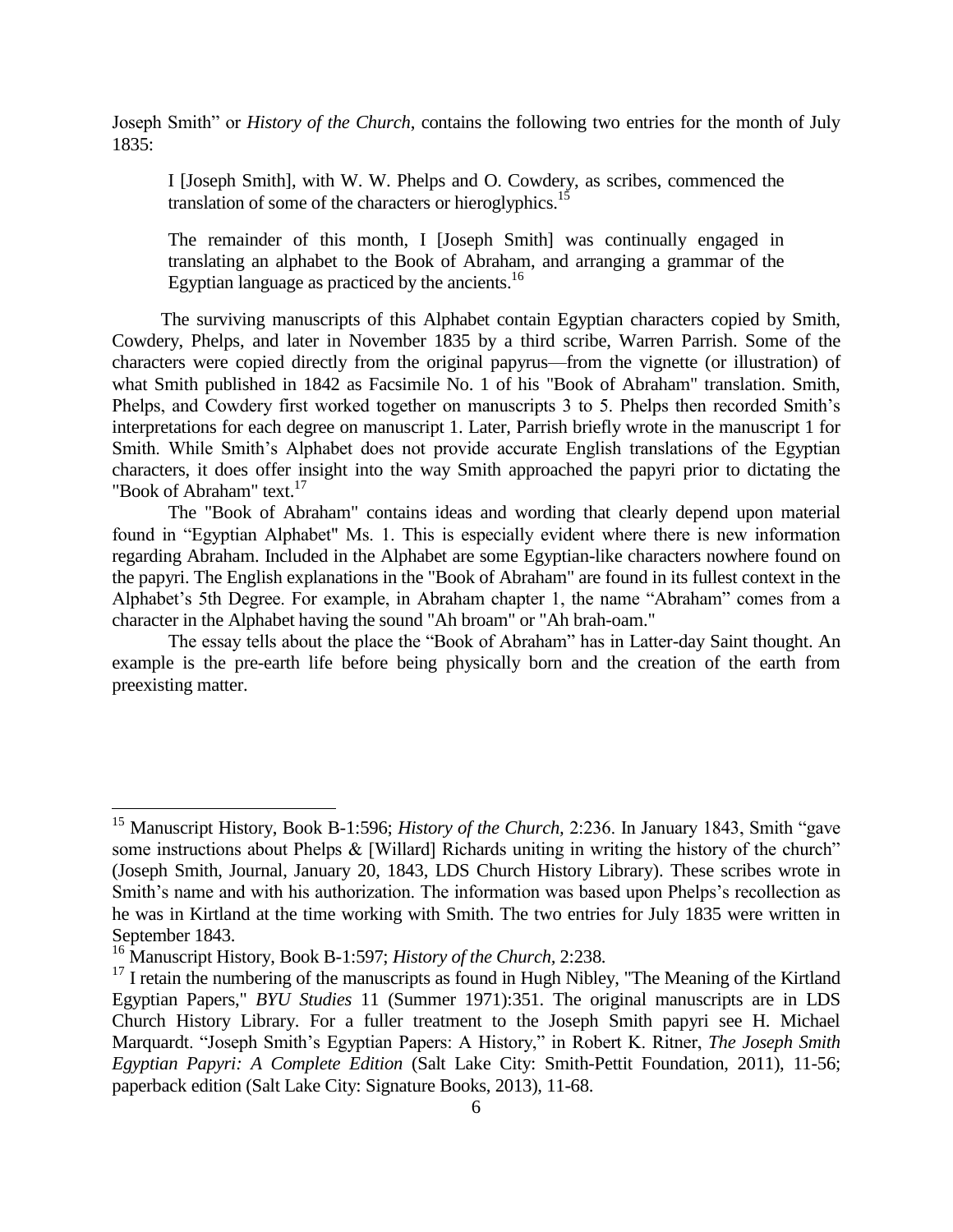### **TEACHING ON CREATION GODS**

In Nauvoo, Illinois, on May 4-5, 1842, Smith introduced the temple endowment ceremony to the founding members of his Quorum of the Anointed.<sup>18</sup> Smith's new ceremony included an account of the council of the creation gods. The next month, June 1842, Smith told Rev. George Moore: "We believe in three Gods, equal in power and glory. There are three persons in heaven, but those three are not one."<sup>19</sup> When the LDS endowment was later fully administered in the Nauvoo Temple, the names of the three gods involved in the planning and organization of the Earth were identified as Eloheem [Elohim], Jehovah, and Michael.<sup>20</sup>

When revising the Bible in June 1830, Smith had reported that God (singular) was the Creator.<sup>21</sup> While the teaching of one god is found in the Book of Mormon (1829-30), by the time Smith worked on the last chapters of the "Book of Abraham" twelve years later in early March 1842, he had come to accept polytheism.<sup>22</sup> There are forty-eight references to the plurality of gods in Abraham chapters 4-5. (Again, bold type signals Smith's additions to the Genesis account.)

In the beginning God created the heaven and the earth. (Genesis 1:1)

In the "Book of Abraham" the idea of plural gods (polytheism), a belief in many creation gods, has been added to the creation account.

## **And then the Lord said: Let us go down. And they went down at** the beginning, **and they, that is the Gods, organized and formed** the heavens and the earth. (Abraham 4:1)

The beginning part of the LDS endowment outlines a belief in three creation gods. Those present are told about the commands and reports of the creation of the earth.

# **"BOOK OF ABRAHAM" PAPYRUS FRAGMENTS AFTER 1844**

After Smith's death on June 27, 1844, his younger brother William (1811-93) and mother, Lucy (1775-1856), continued periodically to display the Egyptian records and mummies to visitors. In August 1851, newly appointed Church Apostle Franklin D. Richards (1821-99) published a small pamphlet in England entitled *The Pearl of Great Price,* which featured the text of Smith's "Book of Abraham" and the three facsimiles, which had been re-engraved. Some five years later, Théodule Devéria (1831-72), a young artist, photographer, and student of Egyptology working in the Louvre Museum (Paris, France), examined the "Book of Abraham" facsimiles. In commenting on Facsimile

<sup>18</sup> *History of the Church* 5:1-3.

<sup>&</sup>lt;sup>19</sup> George Moore, Journal, entry for June 3, 1842, American Antiquarian Society, Worcester, Massachusetts. See also "A Visit to Joe Smith," *Times and Seasons* 3, no. 22 (September 15, 1842):926.

<sup>20</sup> See Devery S. Anderson and Gary James Bergera, eds., *The Nauvoo Endowment Companies, 1845-1846: A Documentary History* (Salt Lake City: Signature Books, 2005), 5, 21, 23n20.

<sup>&</sup>lt;sup>21</sup> Old Testament Manuscript 1, 3, Community of Christ Library-Archives, Independence, Missouri; see Moses 2:1.

<sup>22</sup> For essays on the LDS concept of God, see Gary James Bergera, ed., *Line Upon Line: Essays on Mormon Doctrine* (Salt Lake City: Signature Books, 1990).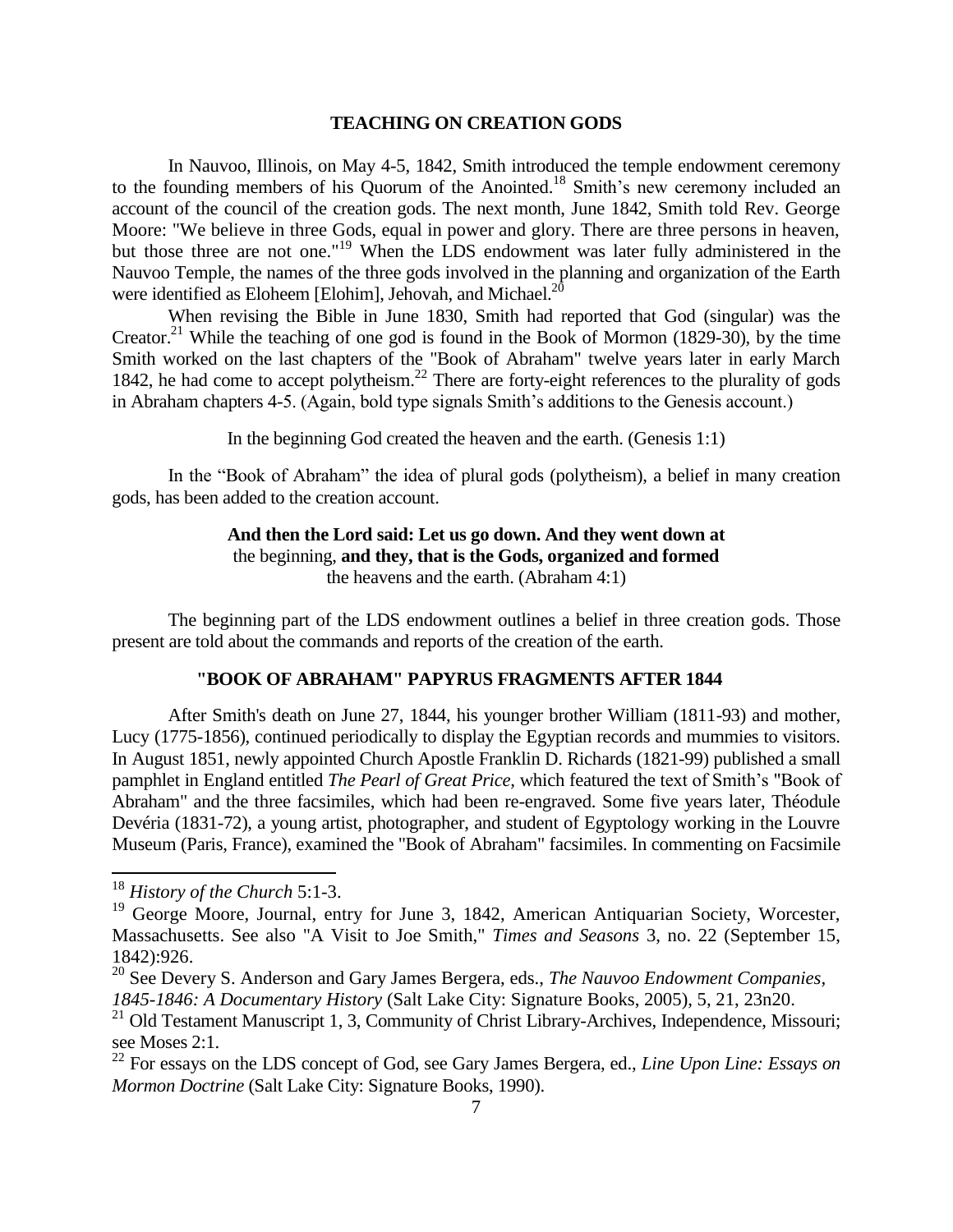No. 3, Fig. 5, he wrote: "The deceased led by Ma into the presence of Osiris. His name is Horus, as may be seen in the prayer which is at the bottom of the picture, and which is addressed to the divinities of the four cardinal points."<sup>23</sup> Devéria was thus the first to observe that what Joseph Smith had published as a "Facsimile from the Book of Abraham" was actually an ancient funeral illustration for a deceased Egyptian man named Horus (Hôr).

Less than two weeks after Lucy Smith's death in May 1856, her son Joseph's Egyptian papyri and mummies were purchased by a man named Abel Combs (1823-92). The bill of sale gave a brief history of the artifacts including: "From translations by Mr. [Joseph] Smith of the records, these [four] mummies were found to be in the family of Pharo [Pharaoh], king of Egypt." The bill was signed by Lewis C. Bidamon (1806-91), his wife and Joseph Smith's widow Emma Hale Smith Bidamon (1804-79), and her eldest son Joseph Smith III (1832-1914).<sup>24</sup>

Combs subsequently sold two of Smith's mummies and some of the papyri to Edward Wyman's St. Louis Museum (in Missouri) and kept the others. When the museum placed some of the items on display in 1856, Gustaf Seyffarth, a visiting professor at the Concordia Seminary in St. Louis County, who had studied Egyptian, also read the name of the person for whom Facsimile No. 3 had been made: "the papyrus roll is not a record, but an invocation to the Deity Osirus, in which occurs the name of the person, (Horus,) and a picture of the attendant spirits, introducing the dead to the Judge, Osiris."<sup>25</sup>

The mummies and papyri were eventually resold to Joseph H. Wood, owner of the popular Col. Wood's Museum in Chicago (the museum changed its name a number of times). They were on exhibit and were probably destroyed in the Chicago Fire in October 1871.<sup>26</sup> This is the last known location of the two mummies and artifacts. Also after Lewis Bidamon's death in 1891, his son Charles Edwin Bidamon retained in his possession ten pages of "Book of Abraham" Translation Manuscript 1. This manuscript, together with other historical items, was later sold by Bidamon to LDS collector Wilford C. Wood in July 1937. Wood afterwards donated the pages to the LDS Church. $27$ 

In 1873, Thomas B. H. Stenhouse (1825-82), a dissident Mormon, published his book *The Rocky Mountain Saints: A Full and Complete History of the Mormons,* which reprinted Devéria's comments on the "Book of Abraham" facsimiles. Stenhouse's book was republished at least four times by 1905.<sup>28</sup> These republications circulated more widely Devéria's observation that some of the

l

<sup>23</sup> First published in French in Jules Remy, *Voyage au Pays des Mormons,* 2 vols. (Paris: E. Dentu, 1860), and in English translation in Jules Remy and Julius Brenchley, *A Journey to Great Salt Lake City* (London: W. Jeffs, 1861), 2:546.

<sup>&</sup>lt;sup>24</sup> The bill of sale is dated May 26, 1856, LDS Church History Library. The bill was printed in "The Mormon Prophet's Mummies," *Daily Missouri Democrat,* June 12, 1857, St. Louis, Missouri.

<sup>25</sup> As cited in *Catalogue of the St. Louis Museum* (1859), 45, in Jay M. Todd, *The Saga of the Book of Abraham* (Salt Lake City: Deseret Book Co., 1969), 298. See also Stanley B. Kimball, "New Light on Old Egyptiana: Mormon Mummies, 1848-71," *Dialogue: A Journal of Mormon Thought* 16 (Winter 1983):73-74.

 $26$  See Kimball, Ibid., 77-82.

<sup>27</sup> Todd, *Saga of the Book of Abraham*, 326-31.

<sup>28</sup> T. B. H. Stenhouse, *The Rocky Mountain Saints: A Full and Complete History of the Mormons* (New York: D. Apppleton and Co., 1873), 513-19. Republished in 1874 (London), 1878 (London), 1900 (New York), and 1904 (Salt Lake City).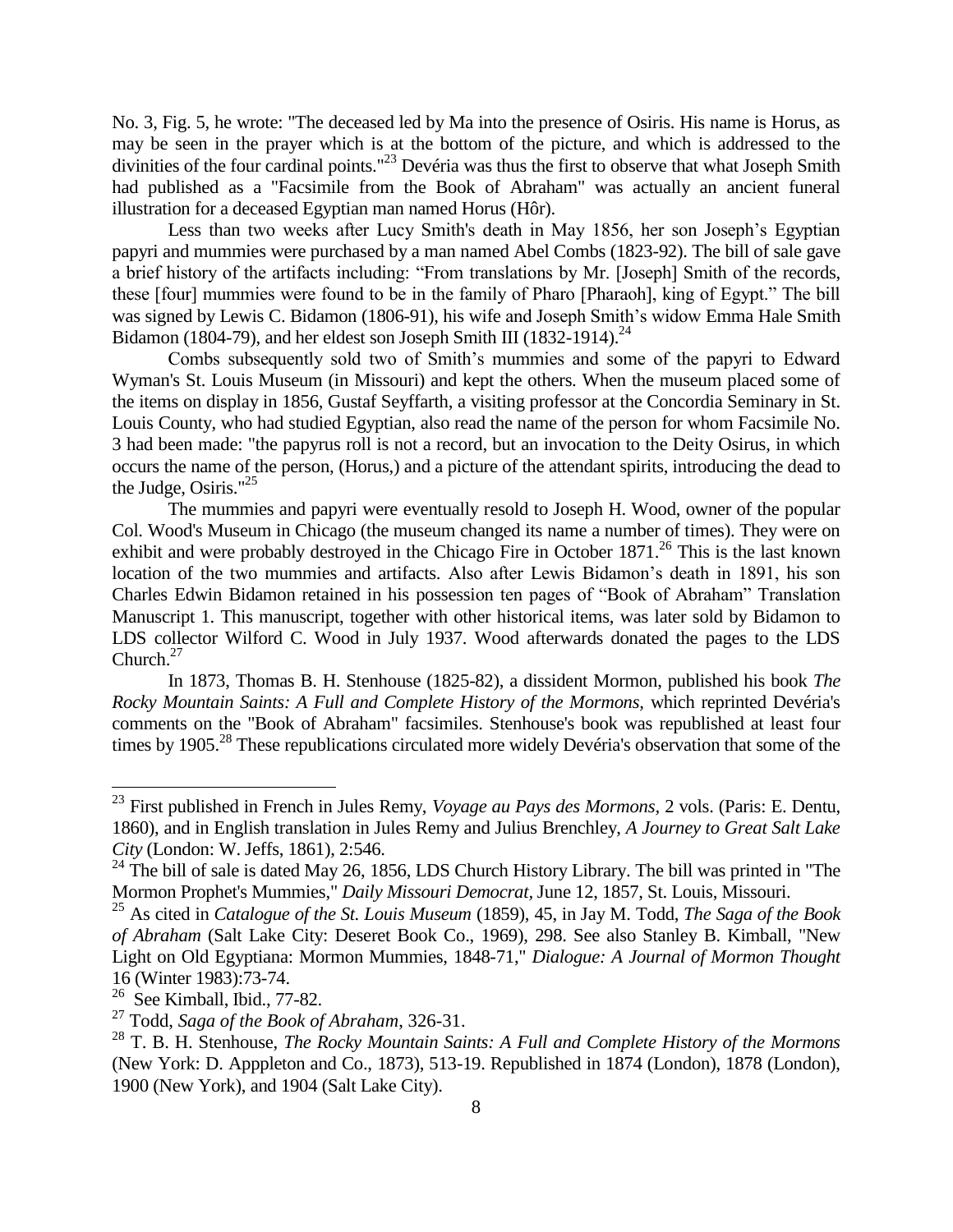"Book of Abraham" material was funerary in nature and that Facsimile No. 3, in particular, had originally been made for an Egyptian named Horus.

The second edition of the *Pearl of Great Price,* as edited by LDS Apostle Orson Pratt (1811-81), was issued in 1878. It was here that the words "purporting to be" were removed from the heading description of the "Book of Abraham," thereby cementing the assertion that Abraham himself wrote the "Book of Abraham." George Reynolds (1842-1909), another LDS Church official, the next year published a defense of the "Book of Abraham" as a divine and ancient record.<sup>29</sup> Then, on October 10, 1880, the *Pearl of Great Price*, including the text of the "Book of Abraham," was publicly canonized by LDS Church members as official scripture together with the Holy Bible, Book of Mormon, and Doctrine and Covenants.<sup>30</sup> Later, in a new edition, the *Pearl of Great Price* was again publicly voted upon as official scripture on October 6, 1902.<sup>31</sup> Until 1981, the LDS Church printed the text of the 1902 edition of the "Book of Abraham," which relied on reengraved copies of the facsimiles first published by Franklin Richards in 1851. Beginning in 1981, the Church returned to printing all three facsimiles as originally engraved by Reuben Hedlock (1809-69) in 1842.

In 1912, Rev. Franklin S. Spalding (1865-1914), Episcopalian Bishop to Utah, released his own independent study of the "Book of Abraham." Spalding's work printed letters from eight prominent Egyptologists, Orientalists, linguists, and historians who had responded to his inquiry regarding Joseph Smith's interpretations of the three facsimiles.<sup>32</sup> (The published facsimiles provided at the time the only means for evaluating the accuracy of Smith's "translations.") All eight scholars independently reported that the facsimiles were ancient Egyptian funerary illustrations and bore no relationship to the English text of Smith's "translation."

In the intervening years, a few rebuttal articles appeared in LDS Church periodicals dealing with Spalding's book, and attempting to establish an ancient origin for the "Book of Abraham." Except for a handful of articles or books mentioning the controversy, nothing of importance occurred again until the 1960s.

As it turned out, Abel Combs retained in his possession the bill of sale and some of the papyri he had purchased from Lucy Smith's estate in 1856. After his death in 1892, these items passed to his nurse Charlotte Benecke Weaver. The papyri and bill of sale eventually ended up in the possession of Weaver's daughter Alice Combs Weaver Heusser, who approached the

l

<sup>&</sup>lt;sup>29</sup> See George Reynolds, *The Book of Abraham. Its Authencity Established as a Divine and Ancient Record* (Salt Lake City: Deseret News and Publishing Establishment, 1879). This forty-nine-page booklet had previously appeared serially in the *Deseret Evening News,* Salt Lake City, December 1878-March 1879.

<sup>30</sup> See *Latter-day Saints' Millennial Star* 42 (November 15, 1880):724. Six years later, Devéria's examination was republished in W. Wyl [pseud. Wilhelm Ritter von Wymetal], *Mormon Portraits or the Truth about Mormon Leaders from 1830 to 1886* (Salt Lake City: Tribune Printing and Publishing Co., 1886), 221-23.

<sup>&</sup>lt;sup>31</sup> This edition was prepared by James E. Talmage (1862-1933) and contains chapters and verses to the text of the "Book of Abraham."

<sup>32</sup> Franklin S. Spalding, *Joseph Smith, Jr., As a Translator* (Salt Lake City: Arrow Press, 1912); Roger R. Keller, "Episcopalian Bishop Franklin S. Spalding and the Mormons," *Utah Historical Quarterly* 69 (Summer 2001):244-45. While Spalding was aware of *The Rocky Mountain Saints* and *Journey to Great Salt Lake City,* he solicited his own independent evaluations.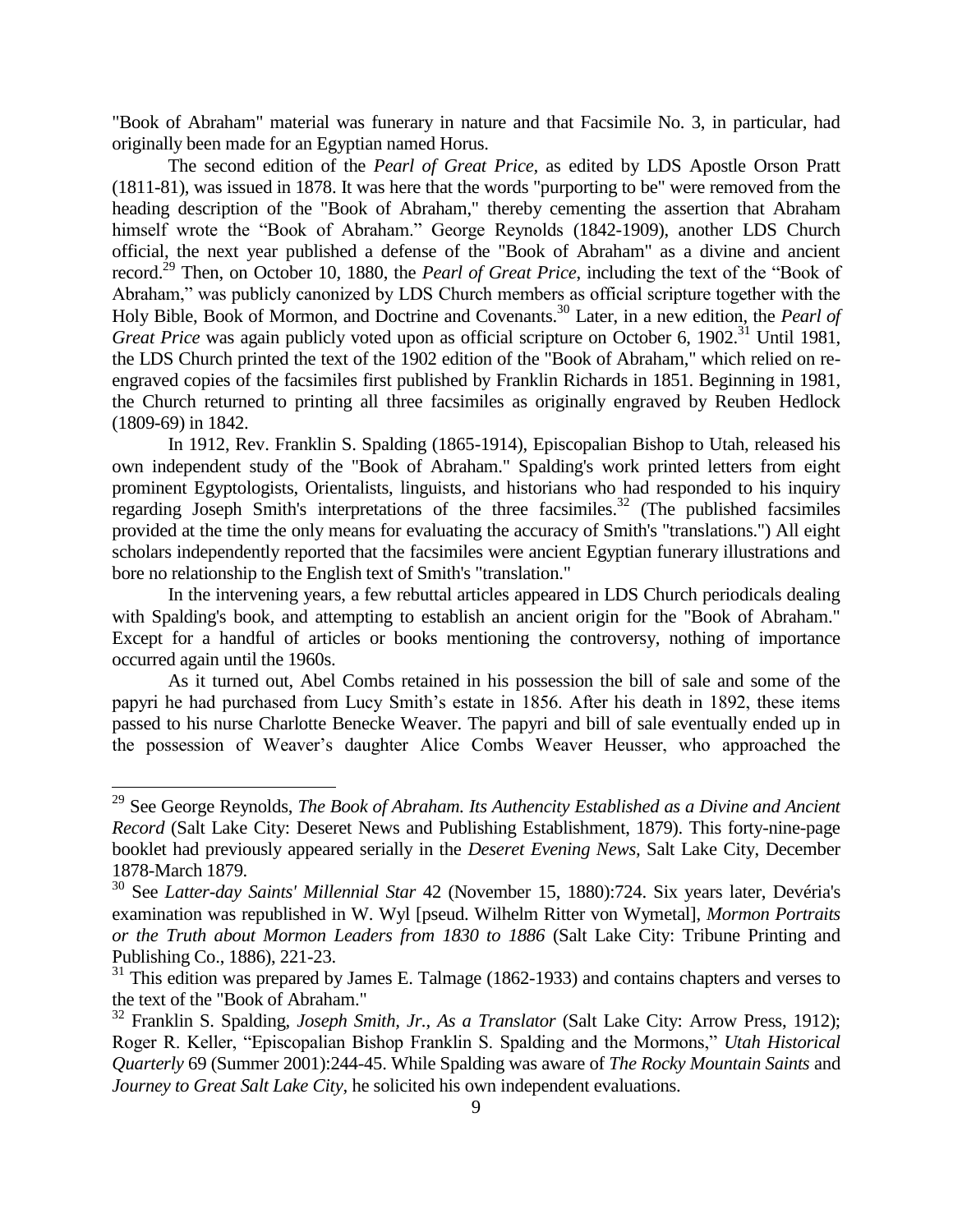Metropolitan Museum of Art in New York City about selling them in 1918. At the time, the museum was not interested in acquiring the materials. Almost three decades later, however, the museum revisited its decision and purchased the papyri artifacts in 1947 from Edward Heusser, Alice's widower.<sup>33</sup> The fate of the two remaining Chandler mummies is unknown, though Combs probably sold them to another museum or private individual. $34$ 

By the mid-1960s, the Metropolitan Museum of Art had decided to raise funds by selling some of its less unique holdings. Coincidently, Aziz S. Atiya, a Coptic studies scholar at the University of Utah in Salt Lake City, was shown the papyri while researching some of the museum's collections in 1966.<sup>35</sup> Though not a member of the LDS Church, Atiya knew of the papyri's importance to Mormons and soon was in touch with N. Eldon Tanner of the Church's First Presidency. Negotiations with the museum began a few weeks later. Eventually, an anonymous patron agreed to make a donation to the museum to cover the cost of the transfer, thereby facilitating the museum's "gift" of the items to the LDS Church on November 27, 1967.<sup>36</sup>

The museum's transfer included eleven pieces, or fragments, of papyri, once belonging to three separate papyri—including the original of Facsimile No. 1. These fragments have since been, numbered as JSP (Joseph Smith Papyri) I-VIII, X-XI.<sup>37</sup> These eleven fragments joined a twelfth fragment of pieced-together papyri long-held by the LDS Church and known as the "Church Historian's Fragment" (now JSP IX, originally part of Ta-sherit-Min's "Book of the Dead"). The LDS Church subsequently published photographs of all of these the papyri in the February 1968 issue of its official *Improvement Era* magazine.

The papyrus characters included in the three English translation manuscripts and used to fill in missing areas in Facsimile No. 2 come from Joseph Smith Papyri (JSP) XI. This papyrus roll included the original (JSP I) of Facsimile No. 1 and ended with what is now Facsimile No. 3. It is known as the "Book of Breathings Made by Isis" and Papyrus of Hôr (also Horus, Horos). It is the oldest dated Book of Breathings composed circa 150 B.C.E.<sup>38</sup> Prior the time of Christ this Egyptian priest died. He had the common name of Horus. The papyrus scroll prepared for him concerns itself with the afterlife of the Egyptian priest Hôr, who was the son of his father Osorwer (also Osoroeris), who also was a priest and was deceased.

<sup>33</sup> H. Donl Peterson, *The Story of the Book of Abraham: Mummies, Manuscripts, and Mormonism* (Salt Lake City: Deseret Book Co., 1995), 242-47.

 $34$  Stanley Kimball concluded in 1983: "If they indeed exist, they are probably in storage, unknown, unidentified, and forgotten. Would the papyri be with them? Probably not" (Kimball, "New Light on Old Egyptiana: Mormon Mummies," 90).

<sup>&</sup>lt;sup>35</sup> Also in April 1966, Jerald and Sandra Tanner, critics of the LDS Church, published a photographic reproduction (based on a microfilm copy) and a transcription of Joseph Smith's various Egyptian alphabet manuscripts: *Joseph Smith's Egyptian Alphabet and Grammar* (Salt Lake City: Modern Microfilm Co., 1966).

<sup>&</sup>lt;sup>36</sup> "An Interview with Dr. [Henry G.] Fischer," conducted by Norman Tolk, Lynn Travers, George D. Smith Jr., and F. Charles Graves, *Dialogue: A Journal of Mormon Thought* 2 (Winter 1967):64.

<sup>&</sup>lt;sup>37</sup> Hugh W. Nibley numbered the papyri in *Improvement Era* 71 (February 1968):40, 40-A to 40-I.

<sup>&</sup>lt;sup>38</sup> For the dating of JSP I, X, and XI, see Marc Coenen, "The Ownership and Dating of Certain Joseph Smith Papyri," in Ritner, *The Joseph Smith Egyptian Papyri: A Complete Edition* (2011 edition), 57-71; (2013 edition), 69-87.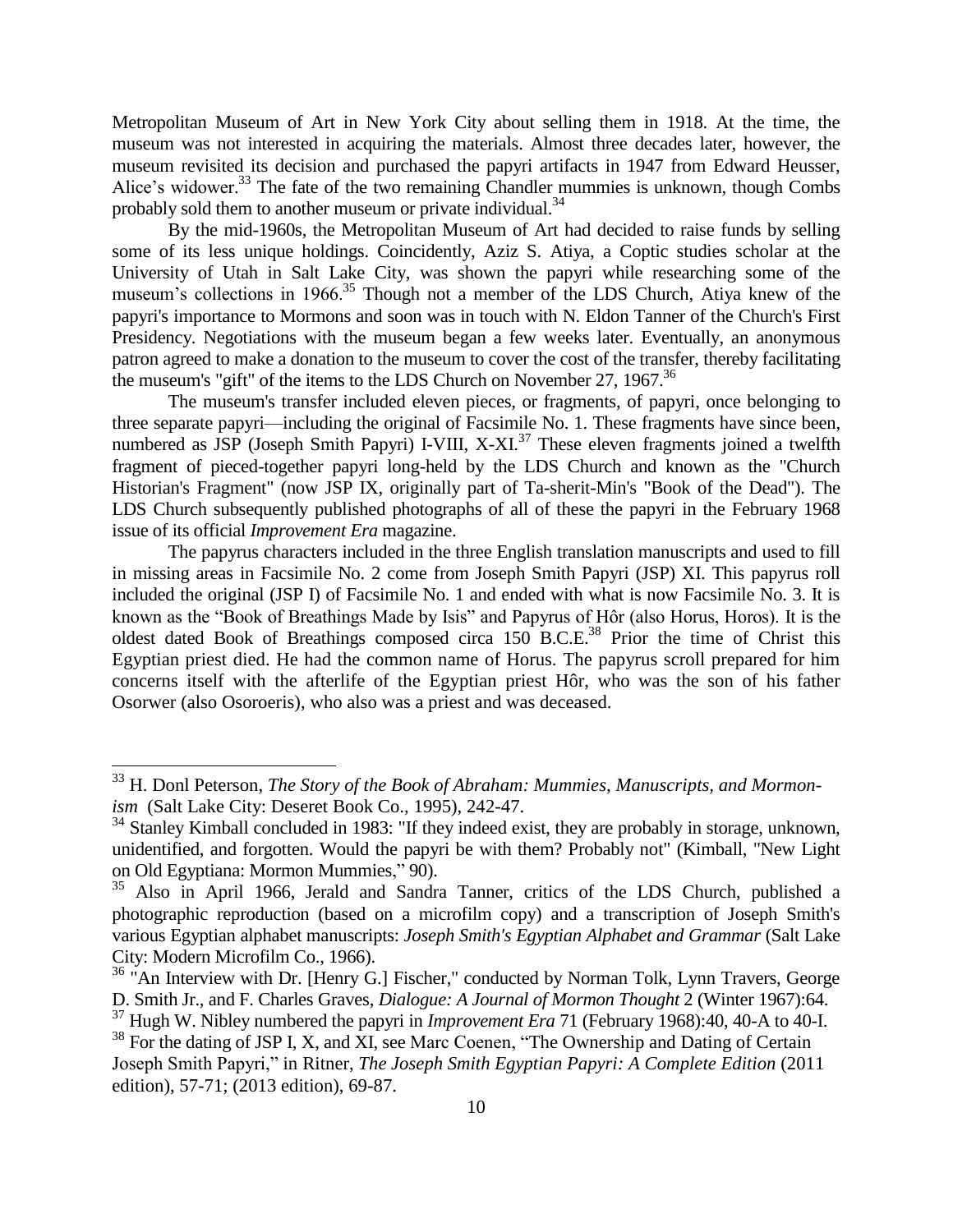Joseph Smith used the first and last illustration from the Papyrus of Hôr to provide a visual image relating to the story of Abraham. A number of Egyptian characters from this same papyrus were used together with "restored" characters to fill in pieces of the papyrus that had broken off and were missing from the first lines. Smith was intrigued by the topic that Abraham taught astronomy to the Egyptians that he gave instructions to have the damaged round disk (hypocephalus) filled in with characters from the Hôr papyrus.

As Egyptian studies progressed it became clearer that Joseph Smith had an important collection of papyri. Scholarly translations by Egyptologists John A. Wilson and Klaus Baer of some of the papyri followed in the independent LDS periodical *Dialogue: A Journal of Mormon Thought* in its summer and autumn 1968 issues.<sup>39</sup> Their translations again confirmed the status of the papyri as Egyptian funerary materials. Later translations by LDS and non-LDS scholars indicate that all of the recovered papyri are Egyptian funerary writings.

The latest book in this regard is the work of Robert K. Ritner, Professor of Egyptology in the Oriental Institute, at the University of Chicago. He cites the studies of non-LDS Egyptologists John A. Wilson, Richard A. Parker, and Klaus Baer, together with the works of LDS scholars who worked on deciphering the papyri under discussion which includes Hugh W. Nibley, Michael D. Rhodes and John Gee. Ritner provides a critical work on the following Egyptian texts: the Breathing Permit of Hôr, Book of the Dead of Ta-sherit-Min, Book of the Dead (chapter 125) of Nefer-irnebu, Book of Amenhotep and the Hypocephalus of Sheshong.<sup>40</sup>

The conclusion of all scholarly studies of the Joseph Smith Egyptian Papers—beginning in 1859-60 and continuing to the present—is that Smith, like other Americans of his time, had no knowledge or understanding of ancient Egyptian language(s). Before the Egyptian papyri were relocated to the Metropolitan Museum of Art, Latter-day Saints believed that Smith could accurately translate Egyptian and that it was written by Abraham.

Since 1967, most analyses of the "Book of Abraham" by LDS Church members, including the recent essay, no longer argue for the work as a literal translation of an ancient text. The papyrus that contains the Egyptian characters appearing on the three Translation Manuscripts and the "Egyptian" alphabet/grammar, worked on at Kirtland, Ohio, is today preserved by the LDS Church.

As the essay explains, and the LDS Church acknowledges for the first time: "Neither the rules nor the translations in the grammar book correspond to those recognized by Egyptologists today. None of the characters on the papyrus fragments mentioned Abraham's name or any of the events recorded in the book of Abraham. Mormon and non-Mormon Egyptologists agree that the characters on the fragments do not match the translation given in the book of Abraham."<sup>41</sup> This statement is not a religious issue and was not made to question a member's faith commitment to scripture but one of what does the Egyptian writing say.

 $\overline{a}$ 

 $39$  See for example later translations, by Robert K. Ritner, "The `Breathing Permit of Hôr' among the Joseph Smith Papyri," *Journal of Near Eastern Studies* 62 (2003):161-80; and Michael D. Rhodes, *The Hor Book of Breathings: A Translation and Commentary* (Provo, Utah: FARMS, Brigham Young University, 2002).

<sup>40</sup> Robert K. Ritner, *The Joseph Smith Egyptian Papyri: A Complete Edition* (Salt Lake City: Smith-Pettit Foundation, 2011); paperback edition (Salt Lake City: Signature Books, 2013).

<sup>&</sup>lt;sup>41</sup> "Translation and Historicity of the Book of Abraham," posted on www.lds.org, (under Gospel Topics), July 8, 2014.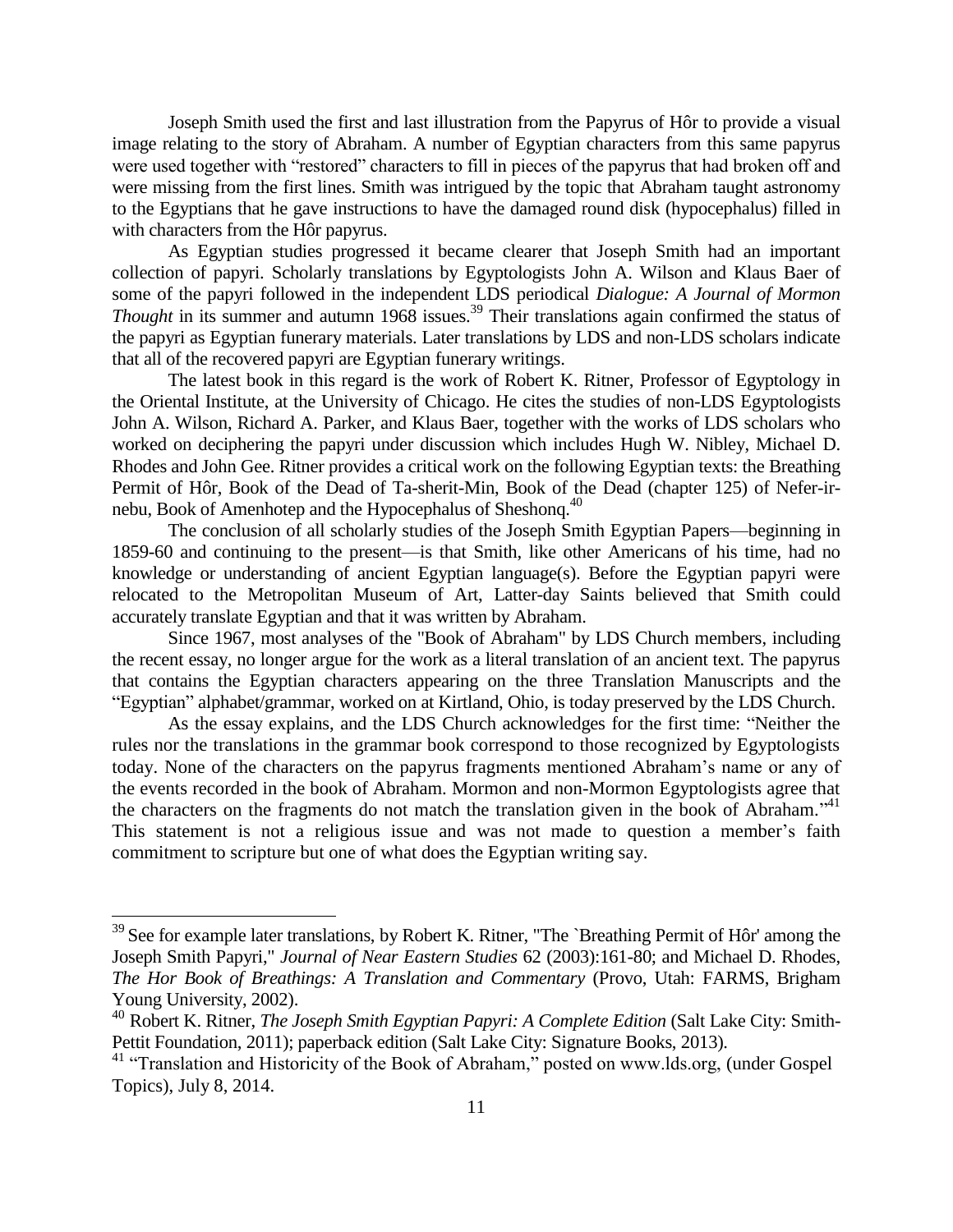This is an important statement that summarizes the reason why what was once regarded as an ancient Egyptian papyrus produced by Abraham is of modern composition. The writing of the "Book of Abraham" is interesting given the time period when it was produced, but from all indications it is not a record of Abraham.

Some other faith communities originating with Joseph Smith, such as the Community of Christ (formerly known as the Reorganized Church of Jesus Christ of Latter Day Saints), approach the "Book of Abraham" as a work of theological speculation and do not include it in their own scriptural canon.<sup>42</sup> Also smaller restoration churches of Christ do not include the book of Abraham in their scriptures.

An example that confirms what Egyptologists and the LDS Church have maintained (no name or story about Abraham), is Facsimile No. 3. It is represented to be "from the Book of Abraham" but his name does not appear there. This illustration below was published in the *Times and Seasons* 3, no. 14 (May 16, 1842):783.



A facsimile of the ending scene from the Breathing Permit of Hôr (Horus). This is an Egyptian funerary text. The prayer at the bottom of the illustration (vignette) reads: O gods of the necropolis, gods of the caverns, gods of the south, north, west and east, grant salvation of the Orisis Hôr, the justified, born by Taikhibit.

<sup>42</sup> See Richard P. Howard, *Restoration Scriptures: A Study of Their Textual Development*, 2nd ed., rev. and enl. (Independence, Missouri: Herald Publishing House, 1995), 192-210; Mark A. Scherer, *The Journey of a People: The Era of Restoration, 1820-1844* (Independence, Missouri: Community of Christ Seminary Press, 2013), 261-62.